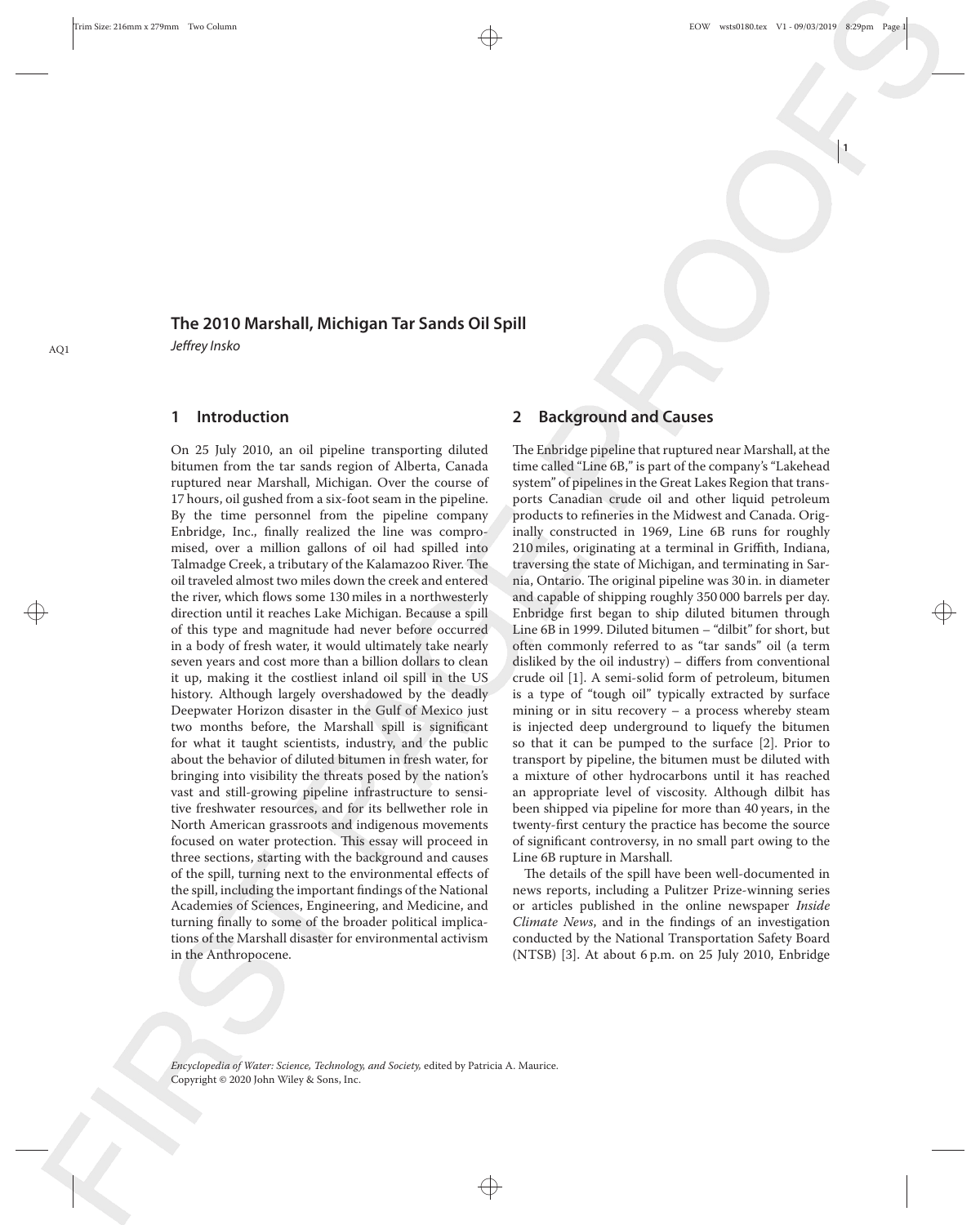#### **2** Human Dimensions

 $\rightarrow$  control center personnel were finally informed by a local p. 101]. control room personnel in Edmonton, Alberta – some 1500 miles away from Marshall – were notified by alarm of a pressure drop in Line 6B soon after beginning a pre-planned 10-hour shutdown of the pipeline. Over the next several minutes, additional alarms would sound, indicating serious problems with the pipeline. Control room operators assumed that the problem was "column separation": the formation of an air bubble in the line, a not uncommon circumstance that typically subsides on its own. As a result, operators took no action, not realizing that a six-foot seam had opened up in the pipeline, spilling oil into Talmadge Creek. In fact, at 4 a.m., the end of the scheduled shutdown period, Enbridge restarted the pipeline, once again setting off control room alarm systems. Following a brief shutdown to address the problem, operators decided that an increase in pressure would help resolve the column separation. At around 7 a.m., still unaware of the rupture, they restarted the line for a second time. Alarms continued to sound. Just before 8 a.m., operators shut the line down again. Over the next two hours, control room personnel discussed what they still assumed was a column separation. A supervisor contacted a regional manager in Chicago about dispatching someone to do a visual inspection of the line near Marshall, but the regional manager informed him the step was unnecessary and advised instead restarting the line. An hour later, at 11:17 a.m., energy company employee that Line 6B was leaking oil into the creek. Only then – a full 17 hours after the rupture occurred – did Enbridge close remote shutoff valves, finally sealing the stretch of leaking pipe. Thirty minutes after that the first Enbridge employee finally appeared on site.

> While Enbridge personnel failed to respond appropriately to severe leak alarms up in Edmonton, local residents in Michigan were sounding their own alarms. The first calls to 911 operators expressing concerns about foul odors of gas or oil began at 9:25 p.m. on July 25; before that, other residents had notified the local gas utility company. Those calls would continue for hours and overnight, as local firefighters and utility workers searched for signs of a gas leak. Overwhelmed by the smell, some residents nearest to the spill site had begun to evacuate their homes even before the spill was discovered. By the time Enbridge initiated its official spill response, thick black muck had already traveled a mile and a half downstream of the rupture and spilled over the banks of Talmadge Creek, coating both flora and fauna. In a vain attempt to prevent the oil from reaching the Kalamazoo River a couple of miles away, emergency responders installed absorbent booms and dug culverts to divert the oil's flow. But by the afternoon of July 26, oil was already spilling into the river, helped considerably

by unusually heavy rains that had fallen for three straight days prior to the spill.

In 2012, the NTSB released the results of its investigation into the causes of the spill. The report criticized Enbridge for "pervasive organizational failures," including inadequate training of its control room personnel, which allowed the leak to go undetected for so long [4, p. 121]. According to the report, for example, control room operators failed to adhere to the company's own safety protocols, such as the "10-minute rule," which stipulated that if a suspected column separation could not be resolved within 10 minutes, the line would be shut down until the situation is confirmed or corrected [4, p. 52]. Enbridge had developed the rule almost 20 years before following another spill incident. On 3 March 1991, a rupture in an Enbridge pipe (at that time, the company was called Lakehead Pipe Line) spilled 1.7 million gallons of crude oil in Grand Rapids, Minnesota, making it the largest oil spill in Minnesota state history. In a scenario that would be repeated almost 20 years later with the Line 6B pipe, control center staff in 1991 misinterpreted or disregarded alarms and other indications of abnormalities in the line and as a result, pumped oil into the ruptured line for another hour. Because of this and other control room procedural failures, the NTSB concluded that "Enbridge control center staff had developed a culture that accepted not adhering to the procedures" [4, p. 101].

In addition to highlighting the control room failures that prevented swift detection of the spill, the NTSB report also detailed the physical causes of the pipeline failure. NTSB concluded that Enbridge practiced "deficient integrity management procedures," which allowed known defects in the pipeline to worsen until it finally failed [4, p. 121]. Specifically, Enbridge's own pipeline inspection data from tests conducted as far back as 2005 revealed anomalies on Line 6B in the form of corrosion fatigue cracks along the section of pipe that ruptured. Portions of the polyethylene tape used to protect the external surface of the pipe when it was originally installed in 1969 had disbanded from the steel. Because the section of pipeline was installed through a wetland, moisture had penetrated areas that were no longer protected, leaving the steel pipe vulnerable to corrosive conditions. When inspection data from in-line tests revealed corrosion fatigue and crack features on the pipe, Enbridge misinterpreted the data and as a result, failed to take remediating action to prevent the the cracks from worsening over time.

A third major factor contributing to the severity of the spill according to the NTSB was "insufficient public awareness and education," which prevented quick detection and swift action by local emergency responders and therefore allowed the spill to continue for almost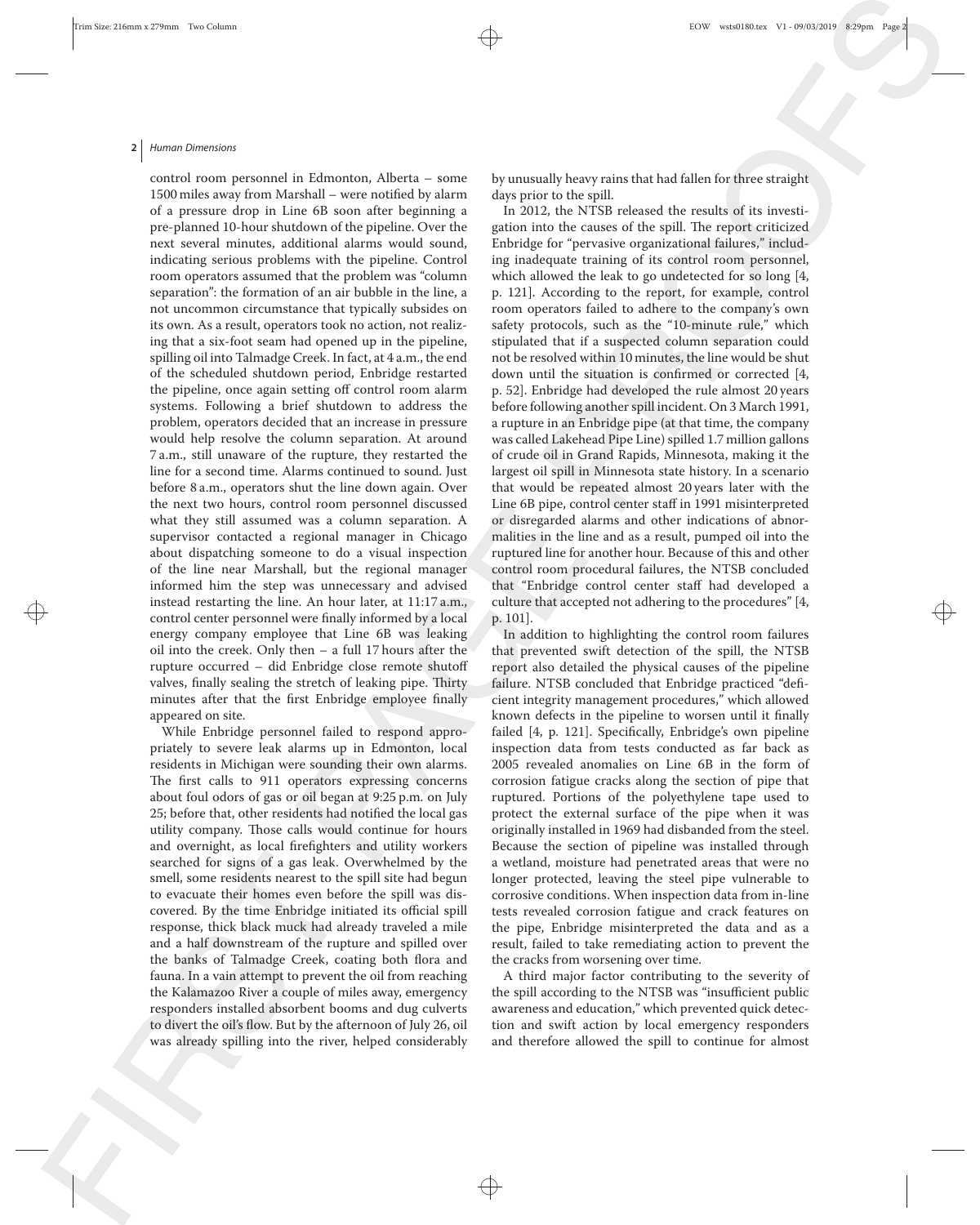14 hours after the initial calls reporting unusual smells in the area [4, p. 121]. Soon after those first calls on July 25, local firefighters were dispatched to investigate the cause of the odors, which they assumed was a natural gas leak. Unfamiliar with the odors associated with crude oil and apparently unaware of the presence of the Enbridge pipeline in the general vicinity, the firefighters failed to locate the source of the smell; as the NTSB put it, emergency officials "lacked actionable knowledge" [4, p. 103]. Even after the leak was finally discovered, initial environmental response efforts proved similarly ineffective. First responders focused their initial efforts on containing the spread of the oil miles down the Kalamazoo River – partly out of concern that the oil might eventually reach Lake Michigan – rather than preventing the oil from entering the river closer to the spill site. Unaware of how much oil had been released, responders installed sorbent booms at the furthest most point downriver where sheen was observed, even as oil continued to pool and rush through a culvert pipe just a quarter mile from the source. Focusing containment efforts upriver closer to the rupture, the NTSB found, could have significantly reduced the amount of oil that made its way into the Kalamazoo River. Even the containment measures Enbridge did take on Talmadge Creek, such as the use of sorbent booms, were ineffective, since such booms are most appropriate only for small spills tributaries like Talmadge Creek.

In addition to its findings regarding Enbridge integrity management procedures and control center operations, the NTSB report criticized the federal agency charged with overseeing pipeline safety, the Pipeline Hazardous Materials Administration (PHMSA), for lax or insufficient regulatory requirements. Specifically, the NTSB found that the Code of Federal Regulations does not provide clear requirements detailing when a pipeline operator should take action to repair pipeline defects. Nor did PHMSA require Enbridge to excavate and inspect crack defects once they were found – a discovery that, because of unclear regulatory requirements, Enbridge did not even report to PHMSA for more than 460 days. Lastly, the NTSB cited a lack of specific federally mandated spill response standards developed and enforced by PHMSA as a contributing factor to the severity of the spill. As a result of these findings, the NTSB issued a number of specific recommendations to PHMSA, Enbridge, and pipeline industry trade groups designed to improve regulatory oversight and industry safety practices and spill response planning. As of 2019, PHMSA had completed action on only some of those recommendations.

Meanwhile, in response to the Marshall spill, as well as deadly pipeline incidents in San Bruno, California and

❦

## The 2010 Marshall, Michigan Tar Sands Oil Spill **3**

Allentown Pennsylvania in 2010 and 2011, respectively, Congress in 2011 passed the Pipeline Safety, Regulatory Certainty, and Job Creation Act [5]. Signed into law by President Obama in 2012, the bill increased civil penalties for regulatory violations, and charged PHMSA with developing new standards pertaining to public awareness, spill response plans, and leak detection. The law also required PHMSA to conduct two studies related to the transportation of diluted bitumen by pipeline: the first on the potentially corrosive effects of dilbit on pipelines and the second a study of the effects of dilbit on the environment in the event of a spill. Both studies were eventually conducted by the National Academies of Sciences, Engineering, and Medicine and released in 2013 and 2016, respectively. I discuss the latter study in more detail below.

## **3 Environmental Effects**

 $\rightarrow$  on stagnant waters, not for large releases in fast-flowing that notion. In fact, for more than a week after the spill, The historical significance of the Marshall involves not just corporate and regulatory failures but new knowledge about the particular properties of the material released. During the initial phase of containment and recovery, emergency responders and cleanup crews operated on the assumption that they were dealing with conventional crude oil. Nor did Enbridge disabuse them of that notion. In fact, for more than a week after the spill, then Enbridge CEO Patrick Daniel specifically denied, when asked by reporters, that the material spilled from Line 6B was diluted bitumen [6]. Those denials proved significant, since the chemical properties of diluted bitumen cause it to behave differently when released into the environment than conventional crude. Neither Enbridge and its contractors nor officials from the Environmental Protection Agency, which oversaw the cleanup effort, were adequately prepared to contend with that behavior and the challenges dilbit posed to ordinary methods of recovery. As a result, not only did Enbridge fail to meet the EPA's initial cleanup deadline of 27 September 2010, just two months after the spill. And while the EPA signed off on cleanup efforts in 2014, work would continue for another two years under the supervision of the Michigan Department of Environmental Quality (MDEQ).

> Flood stage conditions on Talmadge Creek and the Kalamazoo River at the time of the spill meant that oil had been carried over the banks of both waterways, covering flora and fauna and saturating the banks, surrounding wetlands, as well as residential and commercial properties. All told, the spill affected more than 1500 acres of in-stream habitat, nearly 3000 acres of floodplain habitat, and 185 acres of upland habitat [7]. The oil traveled nearly 40 miles down the Kalamazoo River, collecting in pools and soiling the river's infrastructure of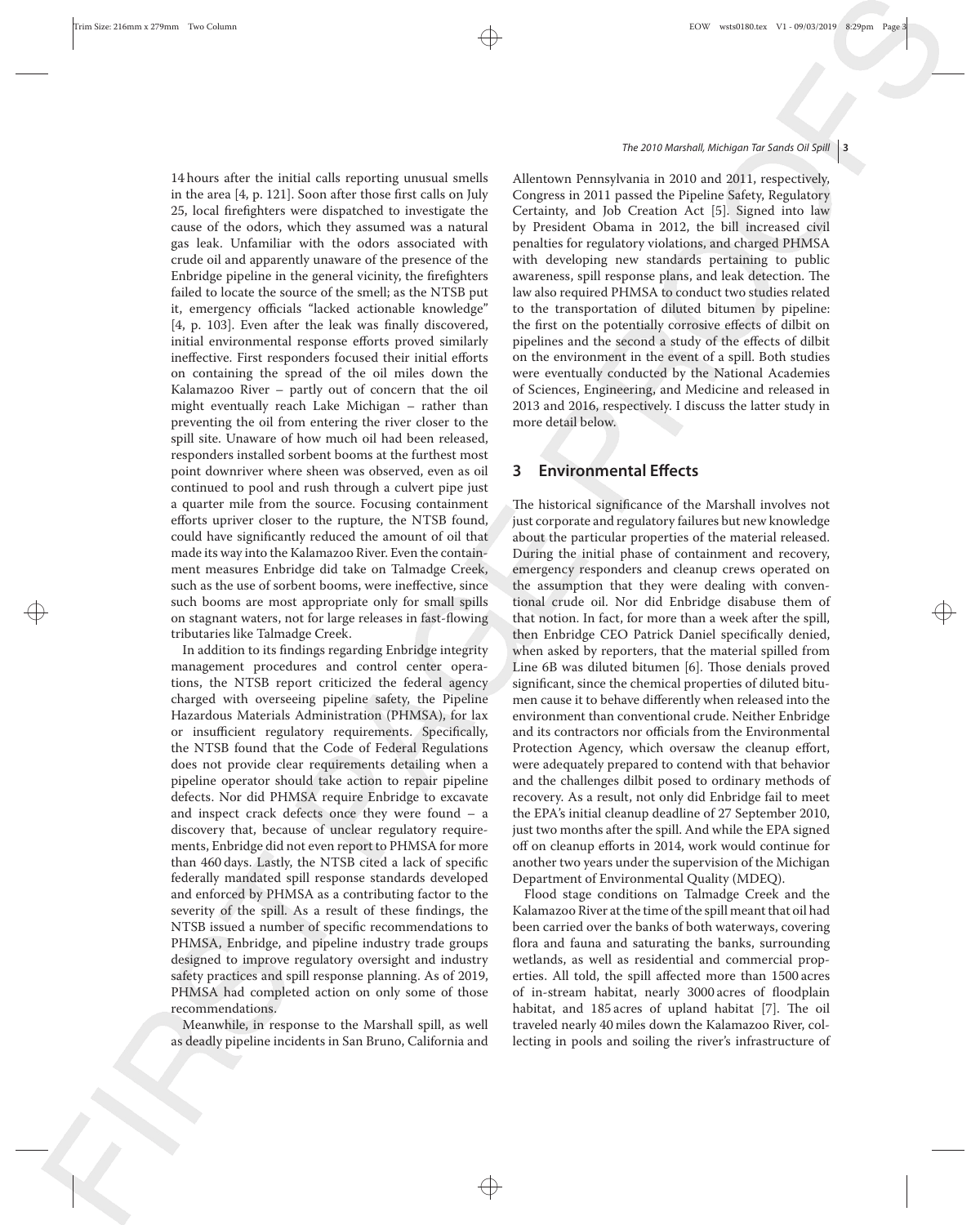#### **4** Human Dimensions

rocks, logs, and small islands. Birds, mammals, fish, and reptiles were also coated in oil. These included dozens of birds (chiefly Canadian geese), numerous mammals (such as muskrats), and thousands of turtles. Many animals died, while others were captured, rehabilitated, and released – although release was complicated by the risk of re-oiling or disturbance by ongoing cleanup activities. For that reason, some birds were taken to alternative locations while turtles were released in locations upstream of oiled areas or in areas believed to be free of oil. The number of fish and benthic invertebrates, such as mussels, killed or affected by the spill and cleanup efforts (vacuums, boat actions) remains unknown.

Humans were also affected. For centuries, the Kalamazoo River has played a crucial role in the lifeways of the Nottawaseppi Huron Band of the Potawatomi Tribe and the Match-E-Be-Nash-She-Wish Band of the Pottawatomi Indians. The spill and its cleanup affected these tribes' harvesting of animals for subsistence, the gathering of plants for medicinal use, and traditional ceremonial practices. The Kalamazoo River also hosts many different recreation activities for local residents and visitors, including fishing, hunting, boating, and paddling. These activities were interrupted as the river was closed for the remainder of 2010 and all of 2011. Portions of the river were also closed to recreation during parts of 2013 and 2014 and the Michigan Department of Community Health issued Fish Consumption and Swimming Advisories which remained in effect until June 2012. Perhaps more importantly, many residents were uprooted or suffered health effects. Three days after the spill, local officials issued a voluntary evacuation order, owing mainly to increased levels of benzene in the air – a result of the evaporation of the oil's diluents – displacing more than 100 families. Others chose to remain in their homes. Nearby residents began to report adverse health conditions such as headaches, nausea, vomiting, and trouble breathing. Reports of such symptoms continued for at least a month after the spill, the effects of which remain unknown, as no comprehensive study of the human health effects of the spill have ever been conducted [8].

Cleanup crews installed more than 30 miles of containment and sorbent booms on the river, while excavators dredged the creek and river banks. The two-mile area along Talmadge Creek was so overwhelmed with oil that it had to be completely destroyed, its banks, the surrounding area, and the creek bed all excavated, hauled away, and cleaned, after which the creek could be completely re-constituted – an artificially created version of itself based upon aerial imagery. Similar dredging was much less tenable on the Kalamazoo River, as it risked destroying the sensitive ecosystems and riverine features upon which fish, turtles, and mammals like beavers rely for security, though in some parts of the

river, entire islands whose muskrat burrows proved collected significant amounts of oil, were excavated and reconstituted with backfill. Yet despite the recovery of the vast bulk of the oil that found its way to the river, remediation workers continued to discover more, much of it, surprisingly enough, at the river's bottom. Contractors found that agitating the water or disturbing the riverbed would cause black flakes or sometimes tar-like balls to rise to the surface of the water. Upon further investigation, they discovered that such flecks and gobs of submerged oil were being carried downriver and settling at collection points, sometimes several inches below the sediment on the river's bottom.

 $\rightarrow$  Health issued Fish Consumption and Swimming Advi-<br>Sediment and other particles suspended in water; in this The settling of the oil on the bottom of the river turned out to be the greatest unforeseen challenge for cleaning up the river. A study published by the National Academy of Sciences in 2016 on the "Effects of Diluted Bitumen on the Environment" found that the "chemical and physical properties" of diluted bitumen "differ substantially" from more conventional crude oils [9, p. 3]. Those differences primarily involve the behavior of the bitumen when subjected to weathering processes which in turn creates special challenges when released into bodies of water. Contrary to the findings of a 2013 study commissioned by Enbridge which claimed that diluted bitumen floats, the NAS study explained that bitumen has a "strong tendency to adhere" [9, p. 3]. As a result, it combines with state, its density can exceed that of freshwater, causing it to sink – which is precisely what happened in the Kalamazoo River. In order to recover the sunken oil, cleanup crews had to resort to novel techniques such as agitation of the riverbed – which caused sheen to rise to the surface of the water where it could be collected. When that technique proved inadequate, dredging was employed. Tens of thousands of cubic yards of oil-contaminated sediment were removed from the river, transported to remediation sites for cleaning, and then returned – a costly, disruptive, and laborious process. As a result of these methods, approximately 80% of the oil in the river was eventually recovered. However, an environmental benefit analysis late in the process revealed that the disruptions caused by continued dredging outweighed the benefits of recovering the remaining oil. For that reason, an estimated 80 000 gallons of oil was left in the sediment, spread throughout the river system, where it will remain.

> In 2016, after extended negotiations with the Department of Justice and the Environmental Protection Agency, Enbridge reached a settlement for violations of the federal Clean Water Act, which included \$61 million in civil penalties and an additional \$110 million in safety upgrades to the company's Lakehead pipeline system, of which Line 6B is a part. Two years earlier,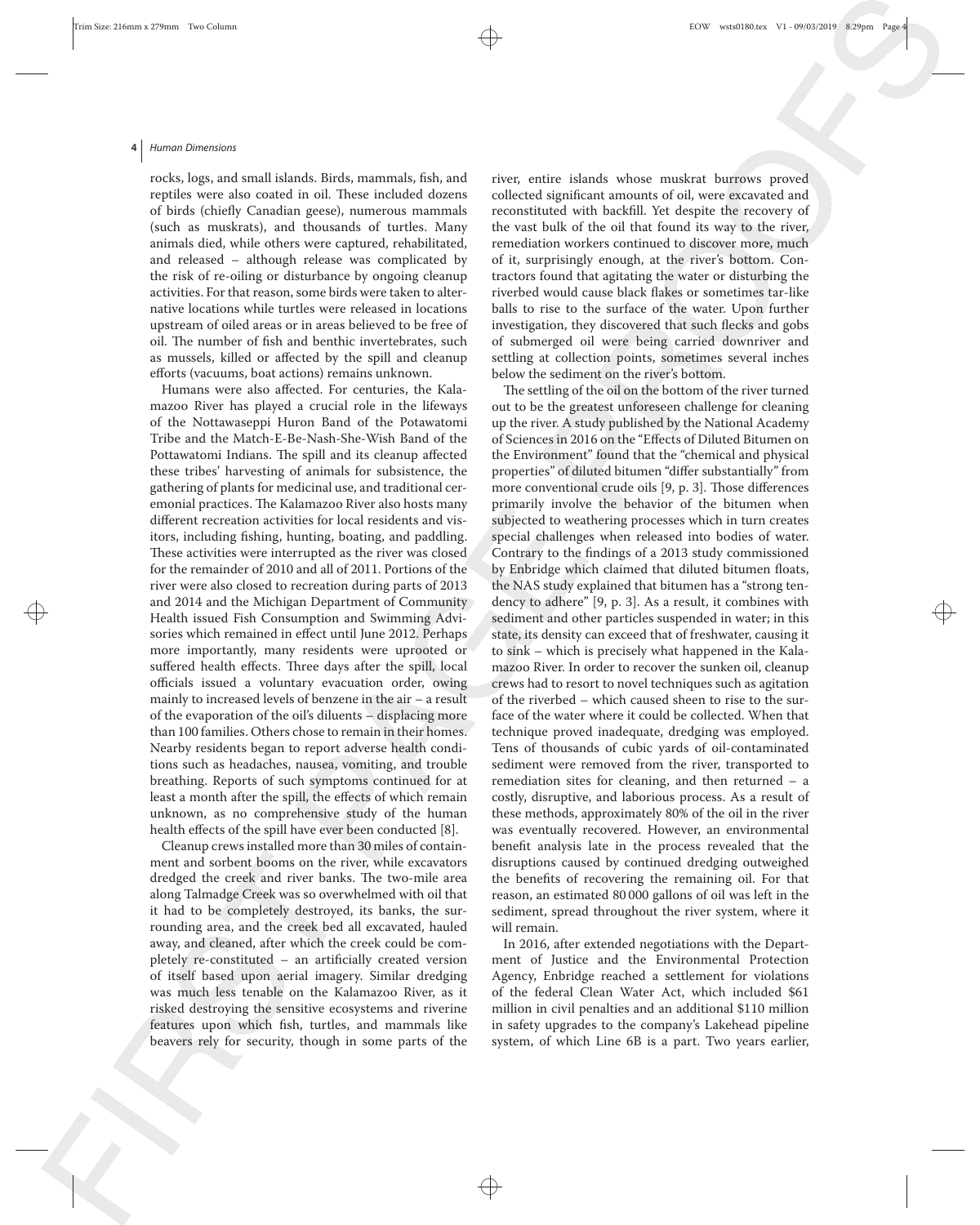Enbridge had reached a settlement with the MDEQ for \$75 million. In addition, Enbridge invested another \$1.6 billion to replace all 210 miles of Line 6B starting in 2012. Enbridge described the project to regulators and the public as "maintenance and rehabilitation," although the project, in fact, entailed the construction of a new pipeline, at a larger diameter (and hence capable of transporting a greater volume of oil than the original Line 6B), adjacent to the old line, leaving the later in place. Mired in lawsuits, contentious negotiations with landowners and some local municipalities, and protests from activist groups, the replacement project took nearly four years to complete. That is, while the new Line 6B was placed into service in 2014, the restoration of landowners' properties continued for another two years or more. In 2017, Enbridge changed the name of Line 6B to Line 78, which includes a segment that runs from Flanagan, Illinois to Griffith, Indiana. Line 78 currently transports more than 500 00 barrels of oil per day.

As the 10-year anniversary of the spill nears, most agree that the river and surrounding ecosystems are much improved and that both flora and animal populations have proven resilient. The MDEQ continues to monitor the river for appearances of sheen and for the health of bird, turtle, fish, and insect populations. However, the long-term effects of the spill, the cleanup, and unrecovered oil on both wildlife and humans may never

## **4 Oil & Water Don't Mix**

Between 2010 and 2017 the pipeline industry in the United States constructed more than 20 000 miles of new pipeline, an increase driven by the exploitation of oil and gas reserves previously considered too difficult (or too costly) to reach. This new development included not only massive investments in the extraction of diluted bitumen in the Alberta region of Canada, but also an explosion in conventional oil and natural gas production following the discovery of crude reserves in the Bakken region of North Dakota and, thanks to the loosening of regulations under the CleanWater Act in 2008, the development of hydraulic fracturing techniques that made it possible to access natural gas from the energy-rich Marcellus and Utica shale formations in the northeastern United States. Paradoxically, this boom coincided with increasingly dire warnings from scientists, like the Intergovernmental Panel on Climate Change, about the need to reduce global fossil fuel consumption in order to slow the pace of global warming and, consequently, growing national and global public concerns over the effects of anthropogenic climate change. These concerns, combined with the vivid spectacle throughout

❦

## The 2010 Marshall, Michigan Tar Sands Oil Spill **5**

the summer of 2010 of the BP disaster in the Gulf, had already heightened public awareness of the human, environmental, and planetary dangers posed by oil and gas extraction and transportation. Within this context, the Marshall spill quickly became an important touchstone and cautionary tale for various anti-pipeline grassroots movements across North America, especially for those centered upon the protection of water.

 $\rightarrow$  be known, as few ongoing scientific studies are underway.  $\rho$  perhaps for the first time in US history, would become a The two most high-profile conflicts over new pipeline infrastructure projects in the twenty-first century have centered upon concerns over threats (whether perceived or actual) posed to freshwater resources. In 2008, the Canadian pipeline company TransCanada proposed its Keystone XL (KXL) pipeline, which would transport diluted bitumen from Alberta, Canada to the Gulf of Mexico. Even before the Marshall spill in 2010, strong opposition to the KXL project had emerged, primarily from citizens in Nebraska concerned about potential threats to the Ogallala Aquifer, one of the largest underground freshwater reservoirs in the world. The route originally proposed by TransCanada would have traversed the aquifer (as well as the nearby Platte River) raising concerns on the part of activists about drinking water contamination in the event of a spill. The Marshall spill heightened those concerns and eventually became a significant point of reference in debates over the potential environmental impacts of the project, debates that, perhaps for the first time in US history, would become a major national political issue. In 2015, President Barack Obama denied TransCanada a necessary presidential permit for the project. In 2017, President Donald Trump reversed that decision, although the project remains in suspension pending legal challenges and additional environmental reviews.

> Nor has KXL been the only pipeline infrastructure project since the Marshall spill to make national news. The massive protests in 2016–2017 against the Dakota Access Pipeline (DAPL) in North Dakota likewise became a major event and also centered upon potential dangers the pipeline posed to freshwater resources. Operated by Energy Transfer Partners, the DAPL runs for 1100 miles from the oil-rich Bakken region in northwest North Dakota to a terminal in Pakota, Illinois. En route, it crosses the Missouri River, the Mississippi River, Lake Oahe, several tributaries of Lake Sakakawea, as well as Sioux sacred sites, ancestral burial grounds, and disputed lands over which the Dakota and Lakota peoples of the Standing Rock Sioux claim sovereignty based upon the 1868 Treaty of Fort Laramie [10]. In the mid-twentieth century, the Army Corps of Engineers built a dam on the Missouri River that flooded large sections of the Standing Rock reservation and forced the relocation of tribal members inland. Yet the resulting Lake Oahe Reservoir has since become a major source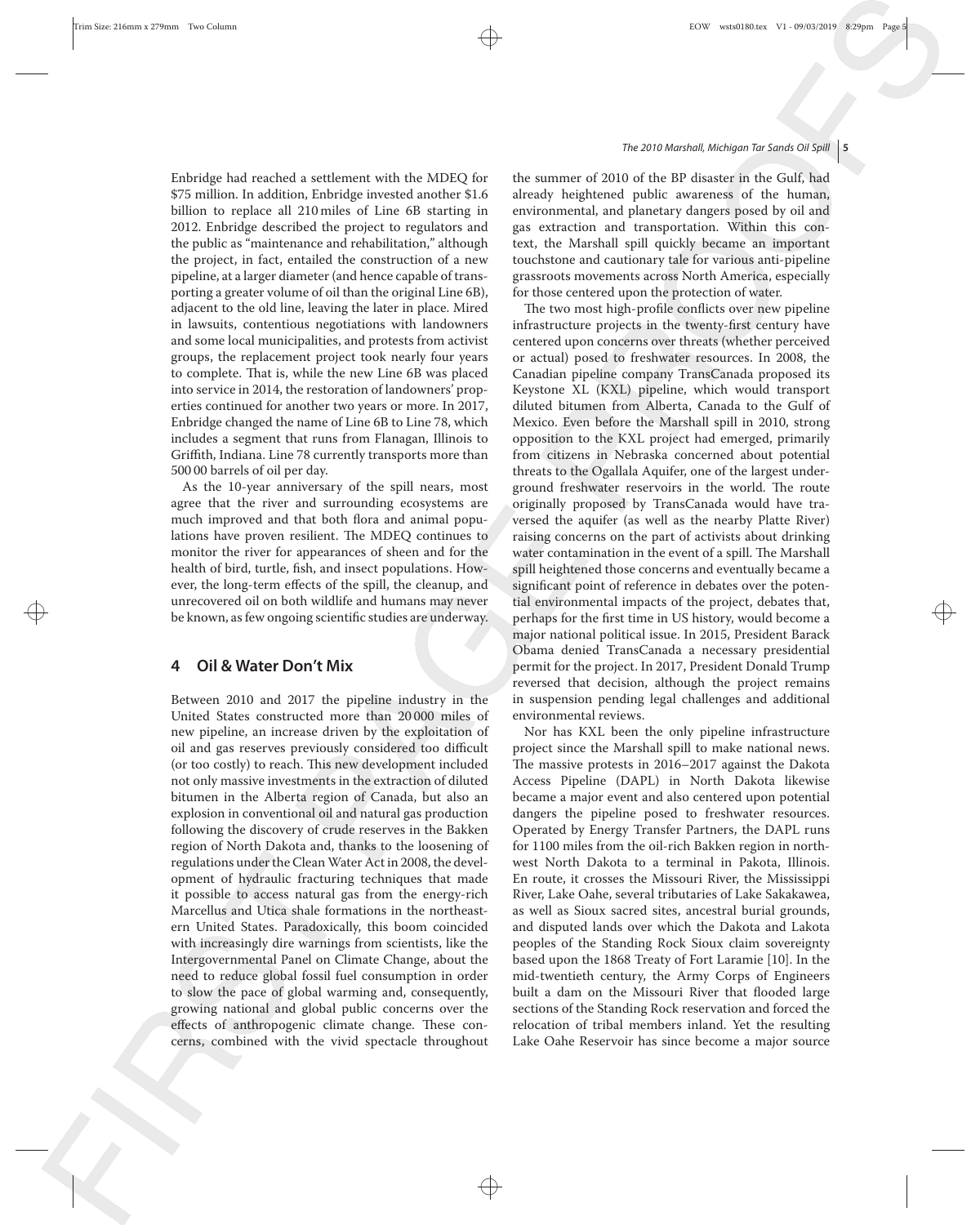#### **6** Human Dimensions

of drinking water for the Standing Rock Sioux and the nearby waterways support traditional tribal lifeways. Describing themselves as "water protectors" and adopting the slogan "Mni wiconi" – which means "Water is Life" in the Lakota language – members of the Standing Rock tribe established the Sacred Stone Camp protest site near Cannon Ball, North Dakota in 2016. Eventually, thousands of protestors and supporters, including members of Native American tribes from across the United States, gathered at the site in what became perhaps the largest demonstration in support of the environment and indigenous sovereignty in modern history. References to the Marshall spill became a common and recurring feature among protestors and in the public discourse about the Dakota Access project. In December of 2016, the Army Corps of Engineers rejected Energy Transfer's request for an easement to cross Lake Oahe pending further environmental review. In early 2017, President Trump signed an executive order granting permission to build the pipeline. In March of 2017, DAPL was officially placed into service.

Even more recently, tribal groups, residents, and environmental organizations in Michigan have initiated a grass-roots campaign calling for another pipeline owned and operated by Enbridge to be permanently shut down. Built in 1953, Line 5 is a 645-mile pipeline that originates in Superior, Wisconsin, runs across Michigan's Upper Peninsula, down the Lower Peninsula and eventually terminates in Sarnia, Ontario. At the crossing between the Upper and Lower Peninsulas, the line splits into twin pipelines of smaller diameter, which span 4.5 miles and are anchored to the lake bed. Owing to the age

 $\rightarrow$  Beninsula, down the Lower Peninsula and eventually beneath the Straits in order to protect the Great Lakes  $\bigoplus$ of the pipeline, Enbridge's track record in the state, and the sensitivity of the Straits of Mackinac, which connects Lake Michigan and Lake Huron (two of the five lakes that together comprise the largest source of freshwater in the world), a growing number of Michigan residents – including business leaders and a number of politicians – have begun to call for the decommissioning of the pipelines beneath the Straits. In 2014, in response to the Marshall spill and growing public concerns about Line 5, the state Attorney General and the Director the Department of Environmental Quality formed a task force to study the safety of Michigan's petroleum pipelines. In July 2015, the Task Force issued a report that included findings of the impact of an oil spill in the Great Lakes from Line 5, which the report said would be devastating. Following that report, Line 5 quickly became one of the central environmental issues in the state and played a pivotal role in the gubernatorial and Attorney General elections in 2018. Before leaving office, outgoing Governor Rick Snyder entered into an agreement with Enbridge to build a concrete tunnel beneath the Straits that would house a new pipeline and, its proponents argue, eliminate the danger of a release of oil into the Great Lakes. As of this writing, a new state administration has taken office, rendering the fate of the agreement unknown. Meanwhile, groups committed to the permanent removal of the pipelines and to demonstrate that the dismantling of fossil fuel infrastructure in a time of global climate crisis might well be possible continue to voice their concerns via the slogan "Oil & Water Don't Mix."

## **References**

- **1** Gailus, J. (2012). *Altern. J.* https://www .alternativesjournal.ca/energy-and-resources/webexclusive-it-tar-sands-or-oil-sands.
- **2** LeMenager, S. (2014). *Living Oil: Petroleum Culture in the American Century*. Oxford University Press.
- **3** McGowan, E., Song, L., and Hasemyer, D. (2012). *The Dilbit Disaster: Inside the Biggest Oil Spill You've Never Heard Of* . Inside Climate News.
- **4** National Transportation Safety Board (2012). Enbridge Incorporated Hazardous Liquid Pipeline Rupture and Release, Marshall, Michigan, July 25, 2010. *Pipeline Accident Report NTSB/PAR-12/01*. Washington, D.C. http://www.ntsb.gov/doclib/reports/ AQ2 2012/par1201.pdf
	- **5** Pipeline Safety, Regulatory Certainty and Job Creation Act of 2011, Pub. L. No. 112- 90, § 4, 125 Stat. 1904, 1906-07 (2012). Codi ed as amended at 49 U.S.C.

§ 60102(n). https://www.govinfo.gov/content/pkg/ PLAW-112publ90/pdf/PLAW-112publ90.pdf

- **6** Lyderson, K. (2010). *OnEarth Magazine* (13 August).
- **7** Final Damage Assessment and Restoration Plan/Environmental Assessment for the July 25–26, 2010 (2015). Enbridge Line 6B Oil Discharges near Marshall, MI. https://www.fws.gov/midwest/es/ ec/nrda/MichiganEnbridge/pdf/FinalDARP\_EA\_ EnbridgeOct2015.pdf
- **8** Grant, S. (2014). In: *A Line in the Tar Sands: Struggles for Environmental Justice* (ed. S. D'Arcy, T. Black, T. Weiss and J.K. Russell). PM Press.
- **9** Committee on the Effects of Diluted Bitumen on the Environment (2015). *Spills of Diluted Bitumen from Pipelines: A Comparative Study of Environmental Fate, Effects*. Washington, D.C.: National Academies Press.
- **10** Powys Whyte, K. (2017). *Red Ink* Spring: 154–169.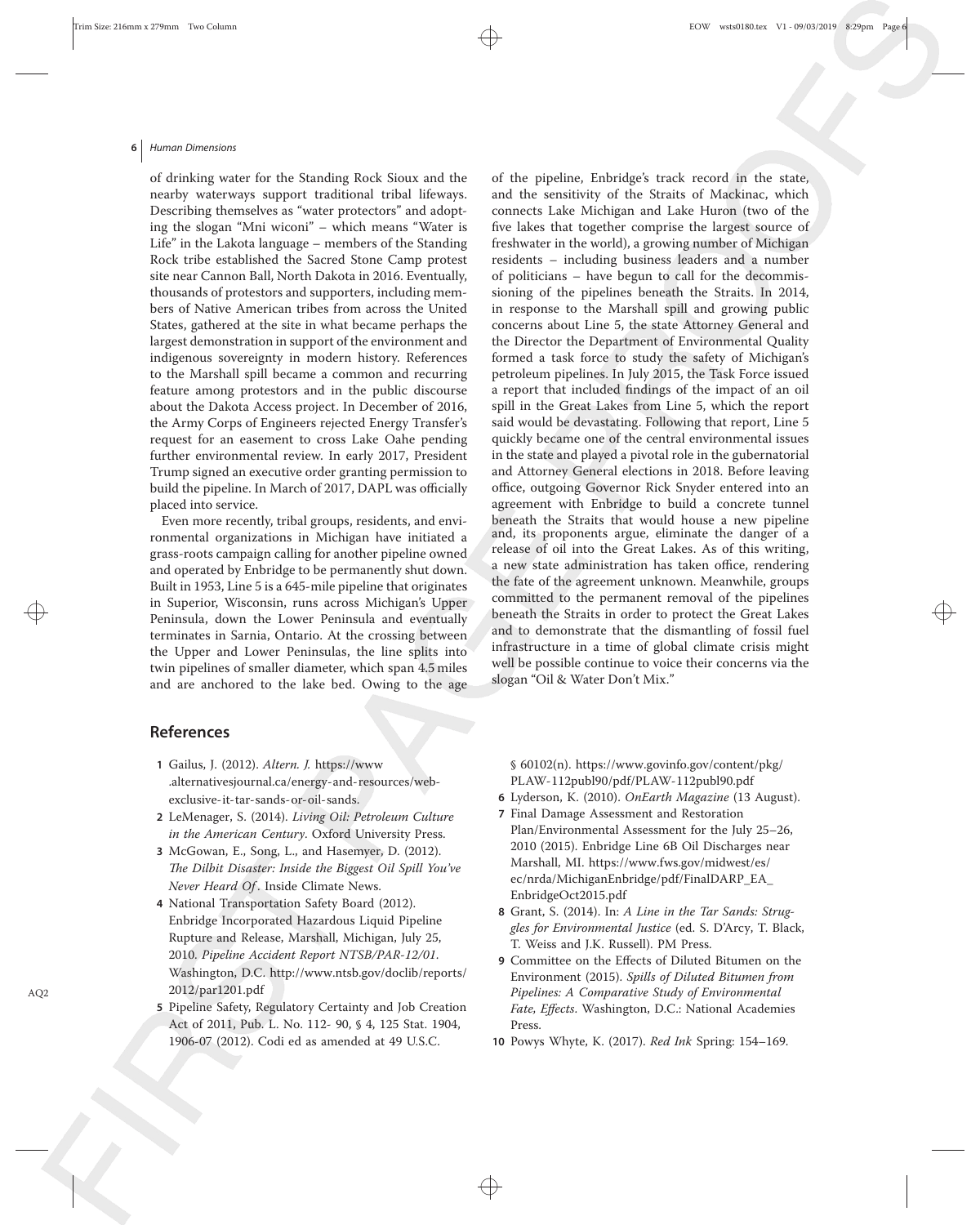#### **"keywords/abstract**

#### **Dear Author,**

## **Keywords and abstracts will not be included in the print version of your chapter but only in the online version.**

## **Thank you!"**

## **Abstract**

AQ3 On 25 July 2010, an oil pipeline transporting diluted bitumen from the tar sands region of Alberta, Canada ruptured near Marshall, Michigan. Over the course of 17 hours, oil gushed from a six-foot seam in the pipeline. By the time personnel from the pipeline company Enbridge, Inc., finally realized the line was compromised, over a million gallons of oil had spilled into Talmadge Creek, a tributary of the Kalamazoo River. The oil traveled almost two miles down the creek and entered the river, which flows some 130 miles in a northwesterly direction until it reaches Lake Michigan. Because a spill of this type and magnitude had never before occurred in a body of fresh water, it would ultimately take nearly seven years and cost more than a billion dollars to clean it up, making it the costliest inland oil spill in the US history. The Marshall spill is significant for what it taught scientists, industry, and the public about the behavior of diluted bitumen in fresh water, for bringing into visibility the threats posed by the nation's vast pipeline infrastructure to sensitive freshwater resources, and for its bellwether role in North American grassroots and indigenous movements focused on water protection.

 $\rightarrow$ 

❦

#### **Keywords**

diluted bitumen; oil spill; Kalamazoo River; Enbridge; tar sands